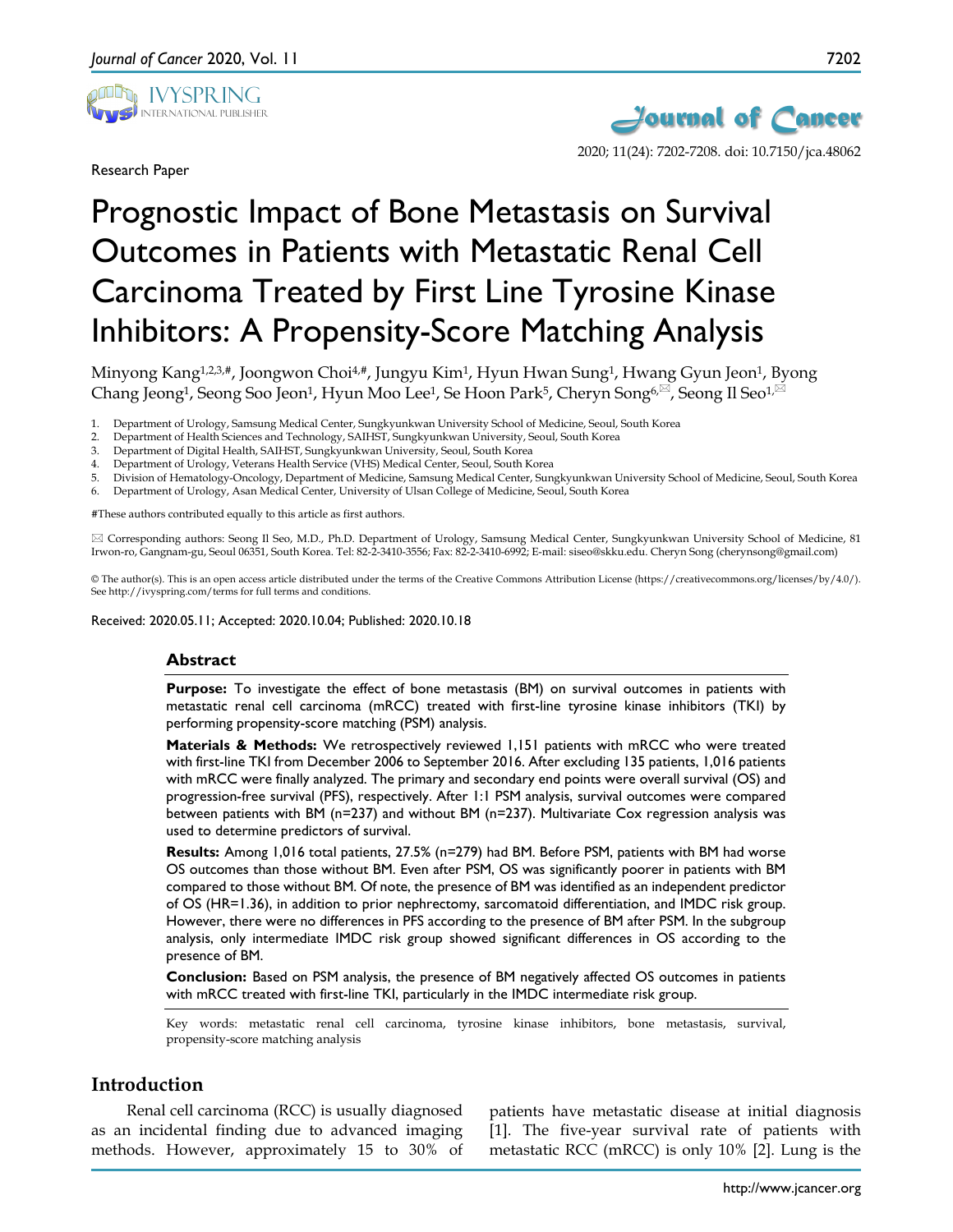most common metastatic site, and bone is the second most common metastatic site, accounting for 30% of all metastatic lesions [3]. Because bone metastasis (BM) is mainly an osteolytic process in RCC, it compromises bone integrity and frequently causes skeletal-related events (SRE) such as pain, pathologic fracture, spinal cord compression, and hypercalcemia [4]. Therefore, the presence of BM is significantly associated with disease prognosis and quality of life in patients with mRCC [4].

While many studies have revealed that the presence of BM is associated with poor prognostic factors, some patients with mRCC and BM showed longer survival [5-12]. In most cases, the predicted prognosis is poor, and only palliative treatments are considered in patients with BM. Furthermore, BM is usually associated with more aggressive pathologic features, such as a higher percentage of nuclear grade 4 tumor and more distant metastases at initial diagnosis [13]. However, prolonged survival in patients with mRCC and BM is not rare, too. Actually, recent studies showed that median OS following initial diagnosis of BM in patients with mRCC ranged up to 40 months [9, 11, 12]. Therefore, current knowledge on the prognostic impact of BM in patients with mRCC remains controversial.

Here, we examined the impact of BM on survival outcomes in more than 1,000 patients with mRCC who underwent first-line targeted therapy by performing propensity-score matching (PSM) analysis.

# **Patients and Methods**

# **Study population**

A total of 1,151 cases of mRCC in patients treated with first-line tyrosine kinase inhibitor (TKI) at Samsung Medical Center and Asan Medical Center from December 2006 to September 2016 were retrospectively collected. The electronic medical records of these patients were reviewed. All patients had measurable metastatic lesions on either computed-tomography (CT) scan or magnetic resonance imaging (MRI) and bone scan. After 135 patients were excluded from the analysis due to insufficient clinical data regarding metastatic lesions or choice of therapeutic options, 1,016 patients with mRCC were finally included in the analysis.

### **Study design**

Clinicopathological variables including age at initial systemic treatment, sex, type of metastasis (synchronous vs. metachronous), presence of bone metastasis, number of metastases, clinical T and N stage, histologic subtype, Fuhrman nuclear grade, history of prior nephrectomy, presence of

sarcomatoid differentiation, type of first-line TKI, and the International Metastatic RCC Database Consortium (IMDC) risk classification were assessed. The primary end point was overall survival (OS), and the secondary endpoint was progression-free survival (PFS).

To reduce the selection bias of this retrospective study, PSM was performed depending on the presence of BM. Propensity-scores were calculated using a logistic regression model including the following variables: age, sex, metastasis type, IMDC risk classification, prior nephrectomy, single or multiple metastasis, histology type, Fuhrman nuclear grade, presence of sarcomatoid component, and type of TKI. Thereafter, the nearest neighbor 1:1 matching method was adopted without replacement. Adequate balance was achieved after PSM, as shown in Supplementary Figure S1. Each of the 237 patients was assigned 1:1, and the results before and after matching were compared to ensure consistency of the results. Additionally, subgroup analysis of OS estimates was also carried out according to IMDC classification after PSM.

## **Statistical analysis**

The statistics and data center of Samsung Medical Center supported all statistical analysis in the present study. All data are presented as numbers with percentages except age (median with interquartile range). The Chi-square test was used to analyze categorical variables, and the student *t*-test was used to compare age at baseline demographics. Survival curves were calculated by the Kaplan-Meier method, and statistical significance was determined by the log-rank test. OS was measured from the date of targeted therapy initiation to the date of death due to any cause. PFS was measured from the date of targeted therapy initiation to the date of progression, treatment cessation, or any cause of death. Multivariable Cox analysis was performed to identify independent risk factors for each survival endpoint. All statistical analysis including PSM was executed using SAS version 9.4 (SAS Institute, Cary, NC) and survival graphs were plotted with Medcalc version 14.8.1 (Medcalc software, Acacialaan, Ostend, Belgium).

# **Results**

The clinicopathologic characteristics of the total 1,016 patients are demonstrated in Table S1. Among these, 27.5% (n*=*279) patients had BM with or without other distant metastases. Of these patients, 23.0%, 62.0%, and 14.0% of patients had favorable, intermediate, and poor IMDC risk classification, respectively. Before PSM, more patients with BM had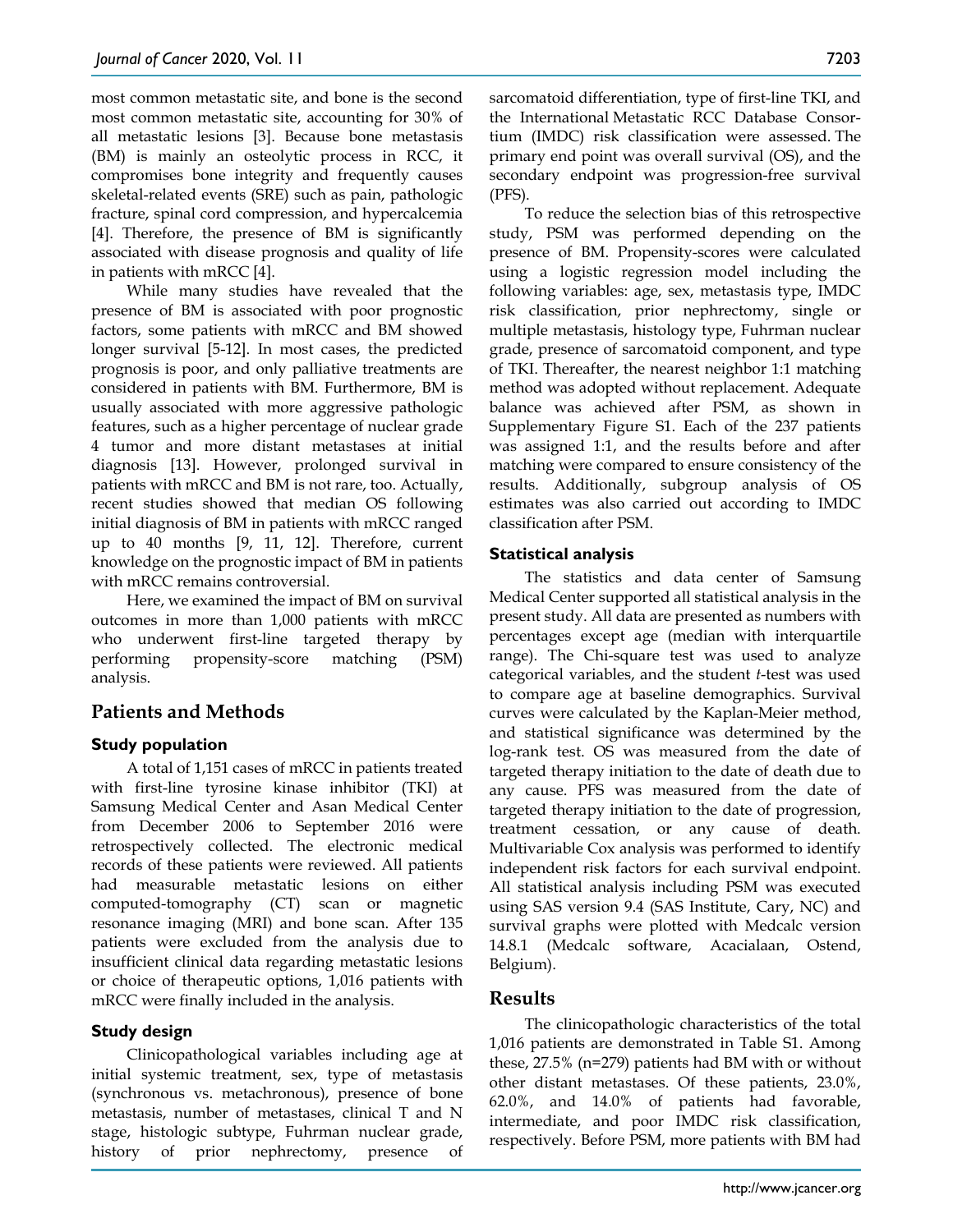synchronous metastases (65.6% versus 51.3%, *P*<0.001) and multiple metastases (75.6% versus 48.8%, *P*<0.001) than patients without BM. In addition, patients with BM showed a higher proportion of poor IMDC risk classification than those without BM (21.1% versus 11.3%, *P*<0.001). After performing PSM, there were no significant differences in clinicopathologic parameters of patients with and without BM (Table 1).

Patients with BM showed worse OS outcome compared to those without BM (median OS = 14.0 versus 31.0 months; Log-rank, *P*<0.001), before PSM (Figure 1A). Notably, patients with BM had significantly poorer OS outcome than patients without BM (median OS = 12.0 versus 20.0 months, Log-rank *P=*0.014), after PSM (Figure 1B). In multivariate Cox regression analysis, the presence of BM was identified as a poor predictor of OS outcome in patients with mRCC treated with first-line TKI (HR = 1.36, 95% CI = 1.07 – 1.72). Additionally, prior nephrectomy (HR = 0.61, 95% CI = 0.47 – 0.79), sarcomatoid component (HR =  $1.72$ ,  $95\%$  CI =  $1.21$  – 2.43) and poor IMDC risk group (HR =  $2.34$ ,  $95\%$  CI = 1.56 – 3.48) were remained as predictors of OS outcome (Table 2). However, there was no difference in PFS according to the presence of BM after PSM (Figure 2).

In subgroup analysis, the prognostic significance of BM was examined according to IMDC risk classification. Interestingly, the presence of BM resulted in poor OS outcomes only in the intermediate risk group after PSM (Figure 3B). The median OS of patients with BM was seven months shorter than the median OS of patients without BM (14.0 versus 21.0 months, Log-rank *P=*0.039), and the presence of BM significantly increased the risk of any cause of death  $(HR = 1.30, 95\% \text{ CI} = 1.01 - 1.69)$ . However, there were

| <b>Table 1.</b> Comparison of baseline demographics according to   |                                                             |  |  |  |  |  |  |  |
|--------------------------------------------------------------------|-------------------------------------------------------------|--|--|--|--|--|--|--|
| presence of bone metastasis (BM) in patients with metastatic renal |                                                             |  |  |  |  |  |  |  |
|                                                                    | cell carcinoma treated by first-line targeted therapy after |  |  |  |  |  |  |  |
| propensity-score matching                                          |                                                             |  |  |  |  |  |  |  |

| <b>Variables</b>         | No BM       | BM           | Total            | P-value |
|--------------------------|-------------|--------------|------------------|---------|
| No.                      | 237 (50.0%) | 237 (50.0%)  | 474 (100%)       |         |
| Age                      | 59.0 (51.0- | 59.0 (51.0-  | 59.0 (51.0-68.0) | 0.610   |
|                          | 68.0)       | 67.0         |                  |         |
| Sex                      |             |              |                  | 0.447   |
| Male                     | 177 (74.7%) | 184 (77.6%)  | 361 (76.2%)      |         |
| Female                   | 60(25.3%)   | 53 (22.4%)   | 113 (23.8%)      |         |
| Metastasis type          |             |              |                  | 0.913   |
| Synchronous              | 171 (72.2%) | 172 (72.6%)  | 343 (72.4%)      |         |
| Metachronous             | 66 (27.9%)  | 65 (27.4%)   | 131 (27.6%)      |         |
| IMDC risk classification |             |              |                  | 0.992   |
| Favorable                | 28 (11.8%)  | $27(11.4\%)$ | 55 (11.6%)       |         |
| Intermediate             | 158 (66.7%) | 157 (66.2%)  | 315 (66.5%)      |         |
| Poor                     | 51 (21.5%)  | 53 (22.4%)   | 104 (21.9%)      |         |
| Prior nephrectomy        | 151 (63.7%) | 151 (63.7%)  | 302 (63.7%)      | 0.554   |
| Number of metastases     |             |              |                  | 0.896   |
| Single                   | 60(25.3%)   | 59 (24.9%)   | 119 (25.1%)      |         |
| Multiple $(≥ 2)$         | 177 (74.7%) | 178 (75.1%)  | 355 (74.9%)      |         |
| Histology                |             |              |                  | 0.409   |
| Clear cell               | 114 (48.1%) | 100 (42.2%)  | 214 (45.1%)      |         |
| Non-clear cell           | $15(6.3\%)$ | 23 (9.7%)    | 38 (8.0%)        |         |
| Unknown                  | 108 (45.6%) | 114 (48.1%)  | 222 (46.8%)      |         |
| Fuhrman nuclear grade    |             |              |                  | 0.972   |
| Low                      | 15 (6.3%)   | 17(7.2%)     | 32 (6.8%)        |         |
| High                     | 59 (24.9%)  | 57 (24.1%)   | 116 (24.5%)      |         |
| Unknown                  | 163 (68.8%) | 163 (68.8%)  | 326 (68.8%)      |         |
| Sarcomatoid component    | 22 (9.3%)   | 20 (8.4%)    | 42 (8.9%)        | 0.731   |
| First line treatment     |             |              |                  | 0.999   |
| Sunitinib                | 136 (63.6%) | 139 (65.0%)  | 275 (64.3%)      |         |
| Sorafenib                | 26 (12.2%)  | 23 (10.8%)   | 49 (11.5%)       |         |
| Pazopanib                | 49 (22.9%)  | 47 (22.0%)   | $(22.4\%)$       |         |
| Others                   | 26 (1.3%)   | 28 (2.2%)    | 54 (1.8%)        |         |



Figure 1. Kaplan Meier analysis estimating overall survivals (A) before and (B) after propensity-score matching according to presence of bone metastasis in patients with metastatic renal cell carcinoma.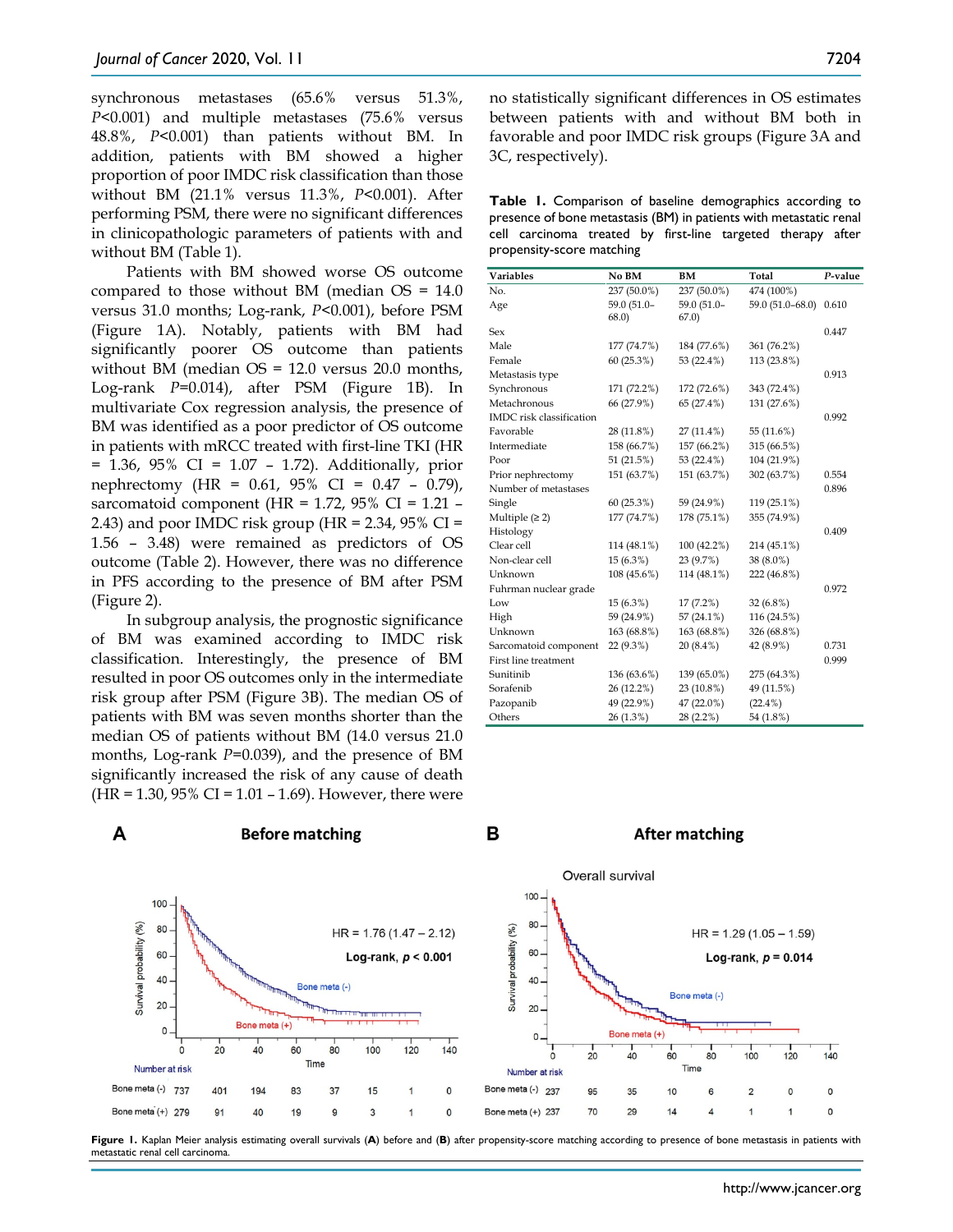

Figure 2. Kaplan Meier analysis estimating progression-free survivals (A) before and (B) after propensity-score matching according to presence of bone metastasis in patients with metastatic renal cell carcinoma



**Figure 3.** Kaplan Meier analysis estimating overall survivals after propensity-score matching according to presence of bone metastasis in (A) favorable, (B) intermediate, and (C) poor International Metastatic RCC Database Consortium risk groups in patients with metastatic renal cell carcinoma.

The prognostic impact of BM in patients with solitary metastasis was also analyzed. Prior to PSM, patients with solitary BM showed worse OS outcome than those with solitary metastases on other sites (median OS = 23.0 versus 38.0 months; Log-rank, *P*<0.001) (Supplementary Figure S2A). After performing PSM, patients with solitary BM also had significantly worse OS outcomes than those with other solitary metastases (median OS = 11.0 versus 23.0 months; Log-rank, *P=*0.035) (Supplementary Figure S2B). In subgroup analysis among cases of solitary metastasis, the negative impact of BM on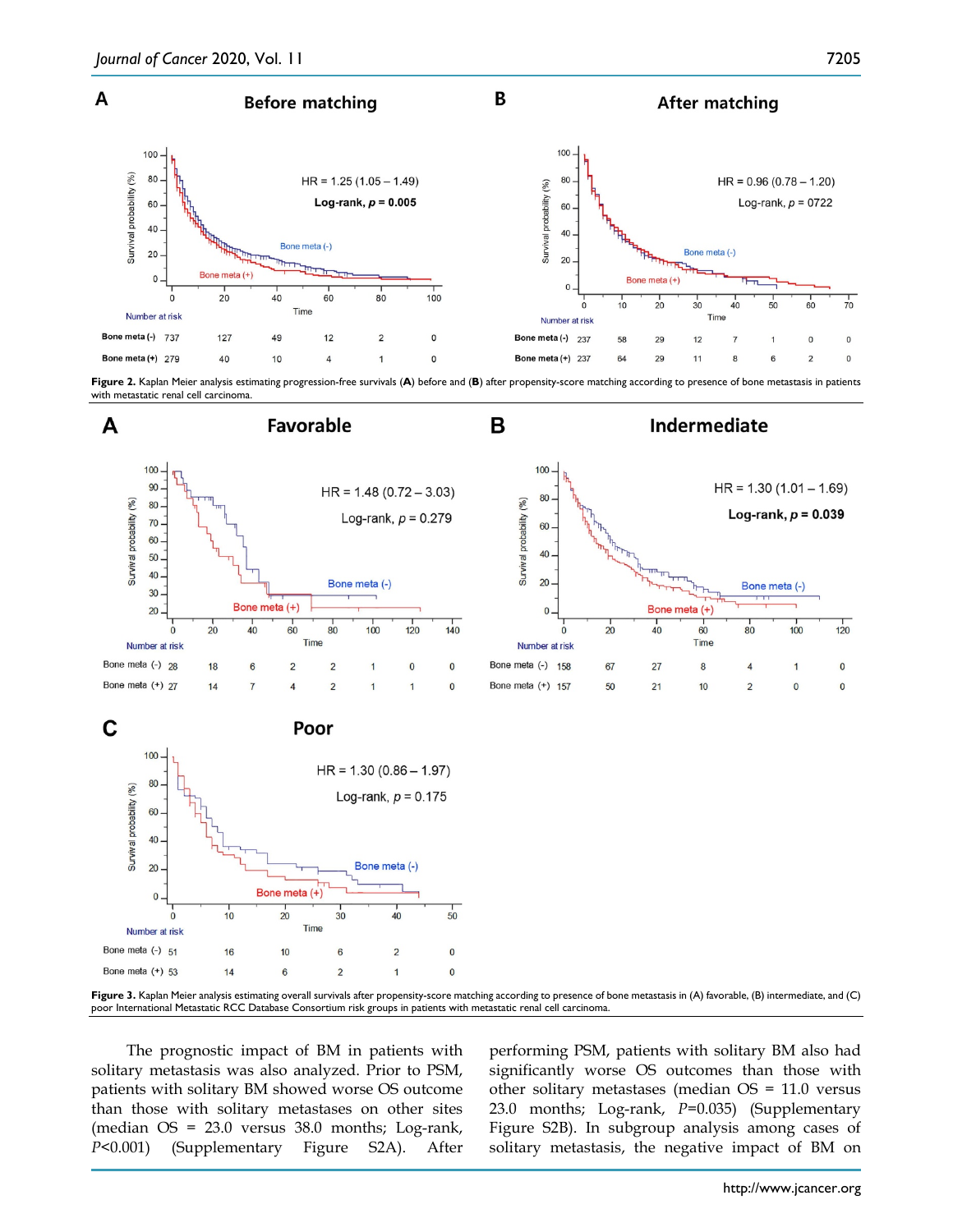survival outcome was only observed in the intermediate IMDC risk population (Supplementary Figure S3).

**Table 2.** Multivariate Cox regression analysis identifying predictors of overall survival in patients with metastatic renal cell carcinoma treated by first-line targeted therapy

|                                    | <b>Multivariate Cox regression</b> |                 |                        |                              |              |  |
|------------------------------------|------------------------------------|-----------------|------------------------|------------------------------|--------------|--|
|                                    |                                    | Hazard<br>Ratio | 95%<br>Hazard<br>Ratio | Confidence P-value<br>Limits |              |  |
| <b>Bone metastasis</b>             | No                                 | Ref             |                        |                              |              |  |
|                                    | Yes                                | $1.36*$         | 1.072                  | 1.722                        | 0.011        |  |
| Metastasis type                    | Synchronous                        | Ref             |                        |                              |              |  |
|                                    | Metachronous 0.86                  |                 | 0.652                  | 1.138                        | 0.294        |  |
| Prior nephrectomy                  | No                                 | Ref             |                        |                              |              |  |
|                                    | Yes                                | $0.61*$         | 0.472                  | 0.795                        | ${}_{0.001}$ |  |
| Sarcomatoid<br>component           | No                                 | Ref             |                        |                              |              |  |
|                                    | Yes                                | $1.72*$         | 1.215                  | 2.437                        | 0.002        |  |
| <b>IMDC</b> risk<br>classification | Favorable                          | Ref             |                        |                              |              |  |
|                                    | Intermediate                       | 1.35            | 0.989                  | 1.840                        | 0.059        |  |
|                                    | Poor                               | $2.34*$         | 1.564                  | 3.486                        | < 0.001      |  |
| Metastasis number                  | Single                             | Ref             |                        |                              |              |  |
|                                    | Multiple                           | 1.10            | 0.831                  | 1.451                        | 0.510        |  |
| P < 0.05                           |                                    |                 |                        |                              |              |  |

# **Discussion**

The reason for poor survival outcomes in patients with BM has been suggested as follows: Interactions between cancer cells and the tumor microenvironment, particularly the bone microenvironment, can result in bone destruction and rapid tumor growth [4]. In addition, TKI has limited distribution to bone, compromising the anti-tumor effects on BM [14, 15]. Despite several studies revealing that BM is associated with higher risk of morbidity and shorter survival in patients with mRCC, study population heterogeneity was a critical drawback [5-12]. Moreover, there are no standard therapeutic guidelines or prognostic systems for patients with BM. Thus, decision-making for these patients is largely determined empirically [16]. The prognostic impact of BM on survival outcomes in patients with mRCC still remains an open question. Of note, our study adds new evidence supporting that the presence of BM is associated with significant negative impact on OS, but not PFS.

The proportion of BM in our series was approximately 27%, which is similar to other reports indicating BM metastases as comprising one third of all metastatic sites. However, median OS was 14 months and 12 months before and after PSM, respectively, which was shorter than in other studies. Ruatta et al [9] analyzed 300 patients with BM among 1,750 patients with mRCC and showed that median OS was 23.3 months. Particularly, they highlighted that patients with a solitary bone lesion had a longer

survival than patients with multiple BMs (27.7, 18.2 and 9.2 months in patients with one, two to five and more than 5 BMs, respectively, *P*<0.0001) [9]. Although we also found that patients with solitary BM had longer median OS than those with concomitant BM (23 versus 14 months), the negative impact of BM was more profound in our series. This discrepancy can be explained by the heterogeneity of study population. Because we could not evaluate the distribution of the number of BM, patients may have various degree of tumor burden. This type of heterogeneity can influence the survival outcomes.

Interestingly, our data showed that the prognostic impact of BM was only significant in the population with intermediate IMDC risk classification. In this subgroup, median OS of patients with BM was 7 months shorter than those without BM (14.0 versus 21.0 months), and the presence of BM significantly increased the risk of any cause of death  $(HR = 1.30)$ . Conversely, there were no statistically significant differences in OS estimates for patients with and without BM either in favorable or poor IMDC risk groups, regardless of PSM. McKay et al [17] reported that favorable and intermediate risk groups with BM had shorter OS and time to treatment failure. The authors showed that the presence of BM was an independent predictor for poor OS outcome when classified by IMDC risk criteria. In a study by Ruatta and colleagues, the MSKCC risk score was also associated with OS (HR =  $0.50$ ;  $95\%$  CI= $0.38 - 0.67$ ). In a study by Kalra et al [18], higher MSKCC risk score was an independent predictor of shorter OS in data from 375 patients with mRCC and BM (HR = 1.38; 95% CI, 1.02–1.91). Because the number of cases in a favorable and poor risk group is too low in our study, we should consider that the impact of BM on the survival outcomes could be underestimated in these population.

Other key finding of the present study is that patients with solitary BM had significantly worse OS outcomes than those with other solitary metastases. This result has various possible explanations, including different metastatic burden, different tumor biology, and tumor heterogeneity. Both the temporal and spatial patterns of distant metastasis are highly variable in patients with RCC [19]. Metastatic patterns vary from indolent, step-wise spreading of single or oligometastatic sites with prolonged periods of latency between initial and subsequent events to highly aggressive early and systemic dissemination within months after surgery with curative intent [19]. The local interplay between cancer cells and the bone environment with BM may contribute to progression of skeletal metastasis [4]. Particularly, osteoclasts play a key role in the bone destruction of metastatic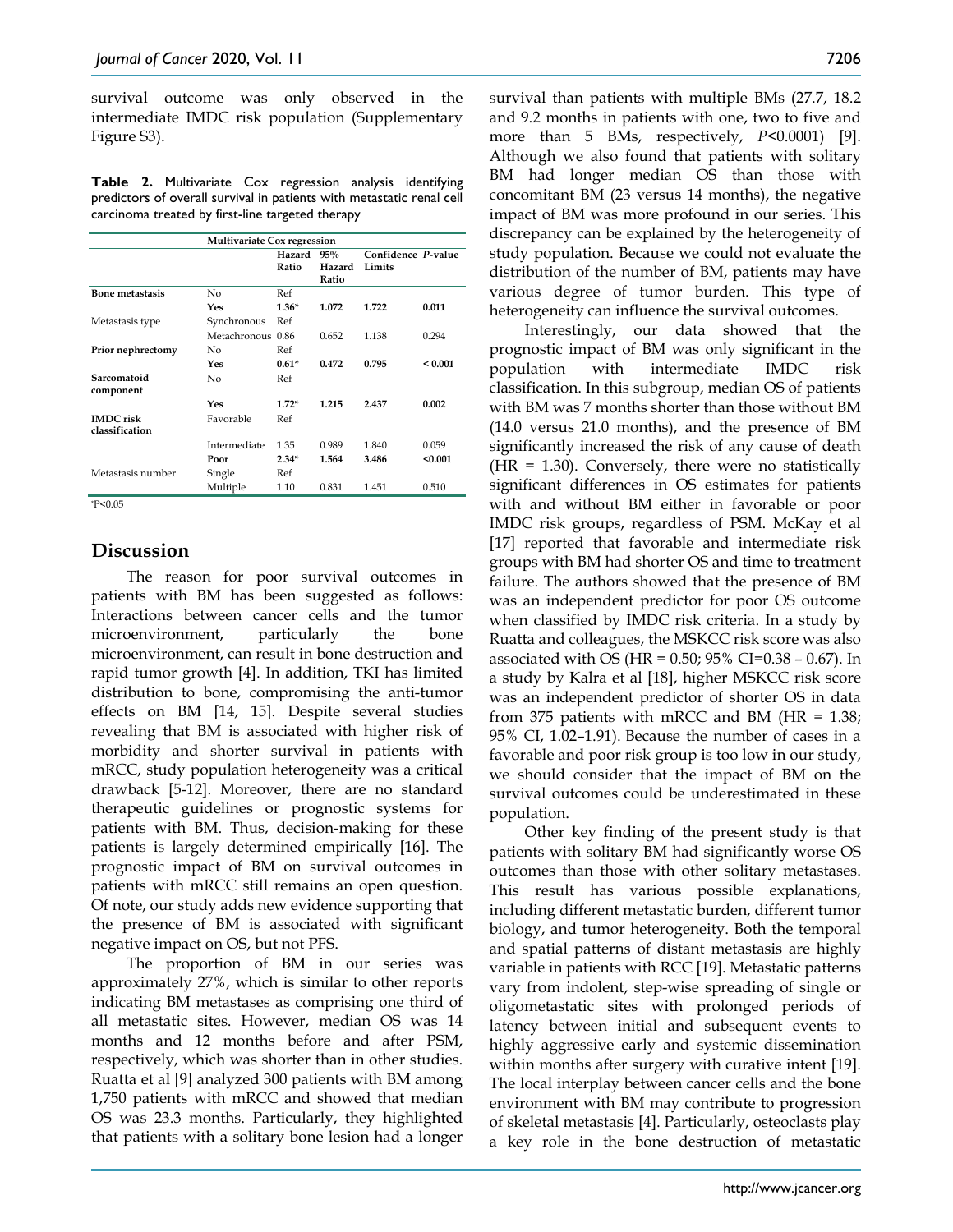osteolytic lesions [20]. Activated osteoclasts destroy bone integrity and release various cytokines and growth factors, including bone morphogenetic proteins, insulin-like growth factor, and transforming-growth factor-ß, which stimulate tumor cell proliferation [20, 21].

We acknowledge several limitations of our study. First, our data were retrospectively collected and reviewed. Despite the consecutive enrollment of patients, there is potential risk of selection and misclassification bias. Second, there were no data about the effects of palliative local treatments, such as metastasectomy and SBRT (stereotactic body radiation therapy), as well as the use of bone-targeting agents, such as bisphosphonates and denosumab (the receptor activator of nuclear factor kappa-B ligand). Actually, metastasis-directed therapy can be helpful for the patients with solitary or oligometastatic BMs. In the study by Sun and colleagues, patients treated by metastasectomy had a better survival outcome compared to those who did not underwent metastasectomy [22]. In addition, SBRT has been reported to be safe and feasible in patients with oligometastasis, particularly with high local control rate more than 90% [23]. Third, our data did not provide information regarding accurate tumor burden and involved sites of BM. As previously described, the study by Ruatta et al [9] showed that patients with a solitary BM had a better prognosis compared to those with multiple BMs. Furthermore, the location of BMs had a prognostic impact on survival in patients with BM, and patients with long bone metastasis had a longer survival than patients with spinal column or sacrum metastases [9]. Finally, although cabozantinib treatment showed better clinical benefits in mRCC patients with BM after previous VEGFR targeted therapy [24], we could not assess the effects of cabozantinib in the current study because the study was performed in patients prior to FDA approval of cabozantinib in our country. Therefore, we only focused on the population who received first-line TKI therapy in this study.

### **Conclusions**

In sum, our study showed that the presence of BM negatively affected OS outcome in patients with mRCC treated with first line TKI, particularly in the IMDC intermediate risk group, by performing PSM analysis. Even in patients with solitary metastasis, those with BM had worse OS compared to other solitary metastases. Increased understanding of the prognostic impact of BM is essential to provide better personalized therapeutic decisions in patients with mRCC.

## **Supplementary Material**

Supplementary figures and table. http://www.jcancer.org/v11p7202s1.pdf

#### **Acknowledgements**

This study was supported by research grants from the National Research Foundation (NRF) of Korea funded by the Ministry of Science and ICT (2018M3A9H1078336 and 2020R1C1C1005054, respectively).

#### **Author Contributions**

Study design: MK, JC, and SIS. Writing of the manuscript: MK and JC. Statistical analyses: MK, JC, and SIS. Data interpretation: all authors. Collection of data: all authors. Interpretation of analyses: all authors. Approval of the manuscript: all authors.

#### **Compliance with ethical standards**

This study was approved by the Institutional Review Board (IRB) of our institution (approval number: 2019-09-080-001). All data were anonymized before conducting the statistical analysis. The IRB waived the requirement to obtain informed consent from patients due to the retrospective nature of this study.

#### **Competing Interests**

The authors have declared that no competing interest exists.

#### **References**

- 1. Chandrasekar T, Klaassen Z, Goldberg H, et al. Metastatic renal cell carcinoma: Patterns and predictors of metastases-A contemporary population-based series. Urol Oncol. 2017; 35: 661 e667-661 e614.
- 2. Heng DY, Xie W, Regan MM, et al. Prognostic factors for overall survival in patients with metastatic renal cell carcinoma treated with vascular endothelial growth factor-targeted agents: results from a large, multicenter study. J Clin Oncol. 2009; 27: 5794-5799.
- 3. Bianchi M, Sun M, Jeldres C, et al. Distribution of metastatic sites in renal cell carcinoma: a population-based analysis. Ann Oncol. 2012; 23: 973-980.
- 4. Chen SC, Kuo PL. Bone Metastasis from Renal Cell Carcinoma. Int J Mol Sci. 2016; 17: 987.
- 5. Beuselinck B, Oudard S, Rixe O, et al. Negative impact of bone metastasis on outcome in clear-cell renal cell carcinoma treated with sunitinib. Ann Oncol. 2011; 22: 794-800.
- 6. McKay RR, Lin X, Perkins JJ, et al. Prognostic significance of bone metastases and bisphosphonate therapy in patients with renal cell carcinoma. Eur Urol. 2014; 66: 502-509.
- 7. Guo Q, Zhang C, Guo X, et al. Incidence of bone metastasis and factors contributing to its development and prognosis in newly diagnosed renal cell carcinoma: a population-based study. Cancer Manag Res. 2018; 10: 2935-2944.
- 8. Huang Z, Du Y, Zhang X, et al. Clear cell renal cell carcinoma bone metastasis: What should be considered in prognostic evaluation. Eur J Surg Oncol. 2019; 45: 1246-1252.
- 9. Ruatta F, Derosa L, Escudier B, et al. Prognosis of renal cell carcinoma with bone metastases: Experience from a large cancer centre. Eur J Cancer. 2019; 107: 79-85.
- 10. Kume H, Kakutani S, Yamada Y, et al. Prognostic factors for renal cell carcinoma with bone metastasis: who are the long-term survivors? J Urol. 2011; 185: 1611-1614.
- 11. Santoni M, Conti A, Procopio G, et al. Bone metastases in patients with metastatic renal cell carcinoma: are they always associated with poor prognosis? J Exp Clin Cancer Res. 2015; 34: 10.
- 12. Ruatta F, Albiges L, Derosa L. Renal Cell Carcinoma with bone metastases isn't always bad. Oncotarget. 2019; 10: 4511-4512.